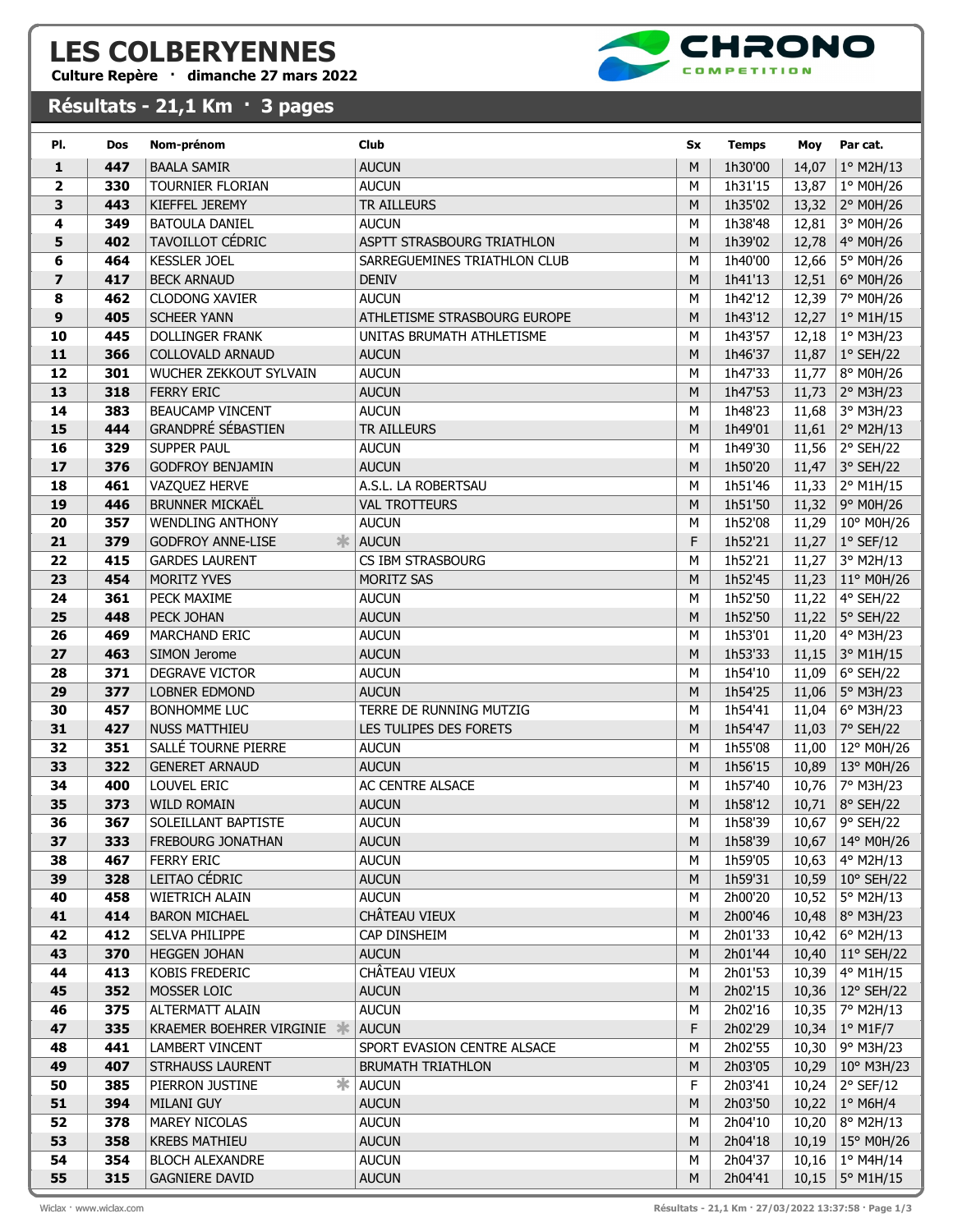| PI. | Dos | Nom-prénom                       | Club                             | Sx | <b>Temps</b> | Moy   | Par cat.            |
|-----|-----|----------------------------------|----------------------------------|----|--------------|-------|---------------------|
| 56  | 450 | <b>CAUBERE THIERRY</b>           | <b>ASES</b>                      | M  | 2h05'16      | 10,11 | 2° M4H/14           |
| 57  | 423 | <b>COSYNS SAMUEL</b>             | S/L LES TRAILERS DE LA ROSE      | M  | 2h05'40      | 10,07 | 9° M2H/13           |
| 58  | 347 | PECQUERY CYRILLE                 | <b>AUCUN</b>                     | M  | 2h06'21      | 10,02 | 11° M3H/23          |
| 59  | 395 | <b>GEHANT EDGAR</b>              | <b>AUCUN</b>                     | M  | 2h06'37      | 10,00 | 13° SEH/22          |
| 60  | 420 | KOENIGUER ADRIEN                 | <b>KOENIGUER</b>                 | M  | 2h07'05      | 9,96  | 14° SEH/22          |
| 61  | 368 | <b>BOCKSTAHLER BENOIT</b>        | <b>AUCUN</b>                     | M  | 2h07'23      | 9,94  | 16° M0H/26          |
| 62  | 449 | LIEBY JENNIFER<br>ж              | <b>AUCUN</b>                     | F  | 2h07'35      | 9,92  | 3° SEF/12           |
| 63  | 393 | RINALDO PIERRE                   | <b>AUCUN</b>                     | M  | 2h08'57      | 9,82  | 3° M4H/14           |
| 64  | 365 | <b>WOLFF MICHAEL</b>             | <b>AUCUN</b>                     | M  | 2h09'00      | 9,81  | 17° M0H/26          |
| 65  | 396 | <b>ASTRIE MARC</b>               | <b>AUCUN</b>                     | M  | 2h09'19      | 9,79  | $15^{\circ}$ SEH/22 |
| 66  | 411 | <b>GEORGES CLAUDE</b>            | CAP DINSHEIM                     | M  | 2h10'34      | 9,70  | $2°$ M6H/4          |
| 67  | 439 | <b>GENLOT MICHEL</b>             | <b>SPECKSPORT</b>                | M  | 2h10'43      | 9,69  | 4° M4H/14           |
| 68  | 303 | SCHMITT CYRIL                    | <b>AUCUN</b>                     | M  | 2h10'48      | 9,68  | 18° M0H/26          |
| 69  | 310 | <b>WEBER SIMON</b>               | <b>AUCUN</b>                     | M  | 2h10'49      | 9,68  | 16° SEH/22          |
| 70  | 323 | MICHLER CHRISTOPHE               | <b>AUCUN</b>                     | M  | 2h10'55      | 9,67  | 6° M1H/15           |
| 71  | 306 | KANDEL FABRICE                   | <b>AUCUN</b>                     | M  | 2h11'02      | 9,66  | 19° M0H/26          |
| 72  | 436 | PUJOL VINCENT                    | <b>QUATZ-TROTTERS</b>            | M  | 2h11'03      | 9,66  | 1° M5H/7            |
| 73  | 364 | <b>GUNTZ HÉLÈNE</b><br>氺         | <b>AUCUN</b>                     | F  | 2h11'04      | 9,66  | 4° SEF/12           |
| 74  | 437 | HOELTZEL HUBERT                  | <b>QUATZ-TROTTERS</b>            | M  | 2h11'04      | 9,66  | 5° M4H/14           |
| 75  | 408 | <b>DICK GABRIELLE</b>            | CAP DINSHEIM                     | F  | 2h11'11      | 9,65  | $1^\circ$ M2F/6     |
| 76  | 451 | <b>SAUMON BERTRAND</b>           | CAP DINSHEIM                     | M  | 2h11'12      | 9,65  | 7° M1H/15           |
| 77  | 424 | LESCALIER ROMAIN                 | LES TULIPES DES FORETS           | M  | 2h11'49      | 9,60  | 12° M3H/23          |
| 78  | 404 | <b>SCHEER MARIE</b>              | ATHLETISME STRASBOURG EUROPE     | F  | 2h12'03      | 9,59  | 5° SEF/12           |
| 79  | 339 | <b>LEAL LIONNEL</b>              | <b>AUCUN</b>                     | M  | 2h12'19      | 9,57  | 8° M1H/15           |
| 80  | 431 | ж<br><b>JEANNIN MARINE</b>       | <b>MATRAT</b>                    | F  | 2h12'47      | 9,53  | $1°$ MOF/6          |
| 81  | 442 | <b>HAMM FLORIAN</b>              | TERRE DE RUNNING MUTZIG          | M  | 2h12'48      | 9,53  | 17° SEH/22          |
| 82  | 421 | <b>IMBS GASTON</b>               | <b>KUTTRUNNER</b>                | M  | 2h13'17      | 9,50  | 3° M6H/4            |
| 83  | 362 | <b>BITZNER JEAN-LUC</b>          | <b>AUCUN</b>                     | M  | 2h13'20      | 9,50  | 4° M6H/4            |
| 84  | 422 | ∗<br><b>GRANDJACQUOT CAROLE</b>  | LA RAME                          | F  | 2h13'44      | 9,47  | $1°$ M3F/8          |
| 85  | 416 | RUGRAFF FRÉDÉRIC                 | <b>CSC KRONENBOURG</b>           | M  | 2h13'54      | 9,45  | 13° M3H/23          |
| 86  | 319 | DANEL CYRILLE                    | <b>AUCUN</b>                     | M  | 2h13'55      | 9,45  | 9° M1H/15           |
| 87  | 308 | <b>BRAEUNIG CHRISTIAN</b>        | <b>AUCUN</b>                     | M  | 2h14'24      | 9,42  | 10° M2H/13          |
| 88  | 350 | <b>DUCROS CHRISTIAN</b>          | <b>AUCUN</b>                     | M  | 2h14'38      | 9,40  | 14° M3H/23          |
| 89  | 399 | FRICKER JEANNINE                 | A.S.L. LA ROBERTSAU              | F  | 2h14'40      | 9,40  | 2° M3F/8            |
| 90  | 429 | <b>FUCHS OLIVIER</b>             | LES TULIPES DES FORETS           | M  | 2h14'42      | 9,40  | 15° M3H/23          |
| 91  | 398 | <b>ANSELM ANNE</b>               | A.S.L. LA ROBERTSAU              | F  | 2h15'28      | 9,35  | 2° M1F/7            |
| 92  | 331 | <b>MANATSCHAL MAURUS</b>         | <b>AUCUN</b>                     | М  | 2h15'47      | 9,32  | 18° SEH/22          |
| 93  | 433 | 氺<br><b>BARTH RACHEL</b>         | <b>QUATZ-TROTTERS</b>            | F  | 2h16'06      | 9,30  | $3°$ M3F/8          |
| 94  | 434 | DIETRICH JEAN GUY                | <b>QUATZ-TROTTERS</b>            | М  | 2h16'07      | 9,30  | 6° M4H/14           |
| 95  | 425 | $\frac{1}{2}$<br>FATAH ELODIE    | LES TULIPES DES FORETS           | F  | 2h16'10      | 9,30  | $2°$ MOF/6          |
| 96  | 426 | <b>VANNELLE THOMAS</b>           | LES TULIPES DES FORETS           | М  | 2h16'11      | 9,30  | 20° M0H/26          |
| 97  | 471 | LECOINTRE JEAN-MICHEL            | <b>QUATZ-TROTTERS</b>            | M  | 2h17'00      | 9,24  | $2^{\circ}$ M5H/7   |
| 98  | 382 | $\ast$<br><b>LANG JULIETTE</b>   | <b>AUCUN</b>                     | F  | 2h17'44      | 9,19  | 3° M1F/7            |
| 99  | 346 | *<br>JEAN-MARIE ARIANE           | <b>AUCUN</b>                     | F  | 2h17'52      | 9,18  | $6°$ SEF/12         |
| 100 | 313 | 字<br><b>GROSS ROSELYNE</b>       | <b>AUCUN</b>                     | F  | 2h18'05      | 9,17  | $2°$ M2F/6          |
| 101 | 419 | MEYER CHRISTIAN                  | <b>ES NANTERRE</b>               | M  | 2h18'24      | 9,15  | 7° M4H/14           |
| 102 | 389 | $\ast$<br><b>GROSSE MARIANNE</b> | <b>AUCUN</b>                     | F  | 2h18'28      | 9,14  | 4° M3F/8            |
| 103 | 466 | <b>BARMES JEAN DANIEL</b>        | CLUB DE HOCKEY D'ALSACE CENTRALE | M  | 2h18'28      | 9,14  | 16° M3H/23          |
| 104 | 356 | <b>BURGUN THIERRY</b>            | <b>AUCUN</b>                     | М  | 2h18'56      | 9,11  | 10° M1H/15          |
| 105 | 363 | SCHROETTER LAURA<br>氺            | <b>AUCUN</b>                     | F  | 2h19'25      | 9,08  | 7° SEF/12           |
| 106 | 327 | <b>WIRTH GREGORY</b>             | <b>AUCUN</b>                     | М  | 2h20'08      | 9,03  | 21° M0H/26          |
| 107 | 334 | 氺<br><b>METZ AUDREY</b>          | <b>AUCUN</b>                     | F  | 2h20'11      | 9,03  | 8° SEF/12           |
| 108 | 465 | ∗<br><b>DUBOST VALENTINE</b>     | ATHLETISME STRASBOURG EUROPE     | F  | 2h20'39      | 9,00  | $3°$ MOF/6          |
| 109 | 353 | <b>VILLEMAIN ARNAUD</b>          | <b>AUCUN</b>                     | M  | 2h21'47      | 8,93  | 11° M1H/15          |
| 110 | 468 | WIGAND YVES                      | <b>AUCUN</b>                     | М  | 2h22'11      | 8,90  | 11° M2H/13          |
| 111 | 316 | <b>GURY NICOLAS</b>              | <b>AUCUN</b>                     | M  | 2h22'46      | 8,87  | 12° M1H/15          |
| 112 | 410 | MATHIEU ALBERT                   | CAP DINSHEIM                     | М  | 2h22'47      | 8,87  | 3° M5H/7            |
| 113 | 344 | YILDIZ TEKIN                     | <b>AUCUN</b>                     | M  | 2h23'19      | 8,83  | 12° M2H/13          |
| 114 | 343 | <b>GILLY PATRICK</b>             | <b>AUCUN</b>                     | М  | 2h23'56      | 8,80  | 17° M3H/23          |
| 115 | 392 | RINALDO FRANCOISE<br>≭           | <b>AUCUN</b>                     | F  | 2h24'28      | 8,76  | $1°$ M4F/3          |